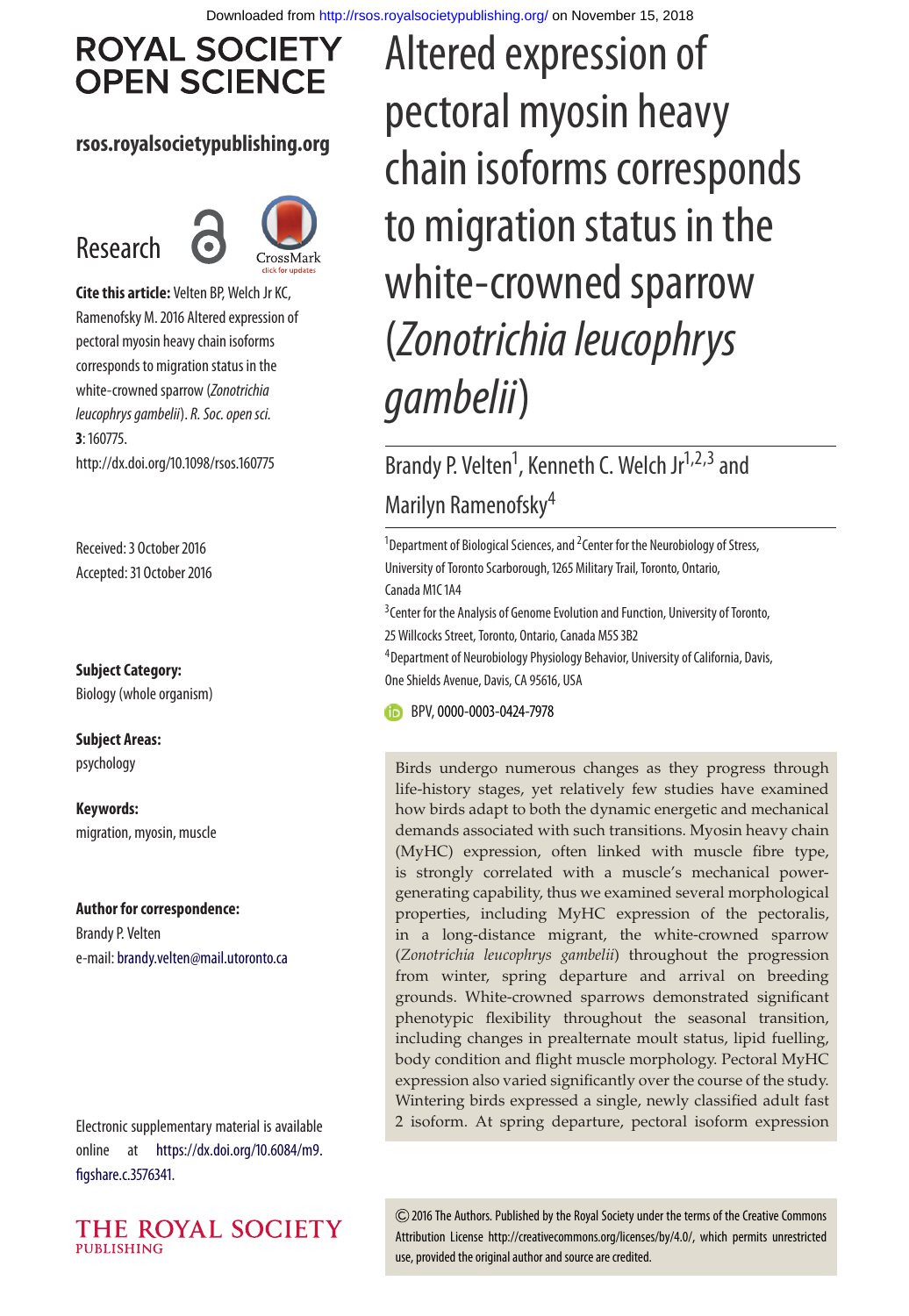R. Soc.

................................................

open

sci. **3**: 160775

**2**

included two MyHC isoforms: the adult fast 2 isoform along with a smaller proportion of a newly present adult fast 1 isoform. By spring arrival, both adult fast isoforms present at departure remained, yet expression had shifted to a greater relative proportion of the adult fast 1 isoform. Altering pectoral MyHC isoform expression in preparation for and during spring migration may represent an adaptation to modulate muscle mechanical output to support long-distance flight.

## 1. Introduction

Each year, migratory birds travel great distances to take advantage of predictable and ephemeral resources to breed in spring then return to non-breeding sites to survive throughout winter. In response, migrants express a succession of life-history stages each with specific traits of behaviour, physiology and morphology. These alterations are best described as examples of phenotypic flexibility, enabling migrants to synchronize their capacity to respond to the dynamic changes in the energetic demands of each seasonal period [\[1](#page-12-0)[–3\]](#page-12-1). For example, migratory birds, such as the white-crowned sparrow (*Zonotrichia leucophrys gambelii*), that winter in temperate regions show fattening to withstand periods of intense weather that may reduce or even eliminate feeding opportunities for prolonged periods [\[4](#page-12-2)[–6\]](#page-12-3). Near the conclusion of the wintering stage, birds undergo a prealternate moult that includes replacement of crown and body feathers and some retrices or feathers of the tail [\[7,](#page-12-4)[8\]](#page-12-5). This moult constitutes an upgrade of the breeding plumages as well as replacement of feathers for improved insulation and protection from environmental wear and tear experienced throughout the forthcoming migration and breeding [\[9–](#page-12-6)[11\]](#page-12-7).

In preparation for spring migration and subsequent breeding in the Arctic, these migrants undergo further changes in physiology [\[12](#page-12-8)[–16\]](#page-12-9), behaviour [\[17–](#page-12-10)[20\]](#page-12-11) and morphology [\[21–](#page-12-12)[25\]](#page-12-13) that serve to support the often unpredictable energetic and mechanical demands of long-distance travel, as well as aiding in the adjustment to conditions upon the breeding grounds [\[2,](#page-12-14)[24](#page-12-15)[,26–](#page-12-16)[28\]](#page-12-17). Many of these changes include shifts in fat deposition, body mass and conformation [\[2](#page-12-14)[,24,](#page-12-15)[25,](#page-12-13)[29](#page-12-18)[,30\]](#page-12-19), and differences in the timing and level of flight activity [\[18](#page-12-20)[,20,](#page-12-11)[31\]](#page-12-21). In addition, unpredictable abiotic factors encountered throughout this time [\[32\]](#page-12-22) can directly influence the energetic [\[14,](#page-12-23)[16\]](#page-12-9) and mechanical [\[17,](#page-12-10)[33\]](#page-12-24) demands placed on birds and in particular the flight muscles. The variable requirements associated with fuelling and powering flight through periods of seasonal transition present a unique set of challenges that migratory species must meet to sustain optimal flight performance.

Fat or lipids play a significant role in a bird's ability to meet the metabolic demands of sustained, long-distance flight [\[16](#page-12-9)[,34\]](#page-12-25). Lipid is the primary fuel of the flight muscle of migratory species as it is more energy rich than either carbohydrate or protein. Also, as lipid within the body is stored without excess water, it contributes marginally to overall weight, a strong consideration for aerial species [\[12](#page-12-8)[,14](#page-12-23)[,16\]](#page-12-9). Migratory birds are known to increase lipid stores significantly in preparation for spring migration [\[14,](#page-12-23)[34](#page-12-25)[–36\]](#page-12-26). These stores are depleted over the course of the migration due to enhanced capacity for lipid transport to and oxidation within the flight muscles compared with non-migratory periods and species [\[14](#page-12-23)[,15,](#page-12-27)[37,](#page-12-28)[38\]](#page-12-29). The seasonally driven changes in extracellular lipid stores and their importance for fuelling sustained flight is well established in many birds [\[14,](#page-12-23)[16](#page-12-9)[,19](#page-12-30)[,34](#page-12-25)[,38,](#page-12-29)[39\]](#page-12-31); yet, as a primary site of lipid utilization [\[37,](#page-12-28)[38\]](#page-12-29), little is known about the role intramuscular lipid stores may play as birds prepare for and complete migration.

In addition to meeting the specific metabolic requirements of migration, the flight muscles must also support the variable mechanical demands associated with long-distance flight. The aerodynamic requirements for flight strongly depend on the body mass that must be supported as birds gain and lose mass throughout the fuelling and flight stages [\[14](#page-12-23)[,17,](#page-12-10)[35](#page-12-32)[,36,](#page-12-26)[40\]](#page-12-33). In many avian species, these changes in body mass are accompanied by compensatory changes in flight muscle mass [\[23](#page-12-34)[–25,](#page-12-13)[29](#page-12-18)[,30\]](#page-12-19), an adaptation often attributed to a species' ability to adjust to variable mechanical demands [\[17](#page-12-10)[,21](#page-12-12)[,24,](#page-12-15)[29,](#page-12-18)[41\]](#page-12-35). However, concurrent shifts in body and flight muscle mass are not observed in all long-distance migrants [\[23\]](#page-12-34). Further, estimates suggest that hypertrophy of the flight muscle may not be solely adequate to sustain optimal flight performance as body mass increases in preparation for departure of some migratory species [\[30\]](#page-12-19). Thus, other biomechanical [\[33,](#page-12-24)[42,](#page-12-36)[43\]](#page-12-37) and/or behavioural [\[17,](#page-12-10)[33\]](#page-12-24) mechanisms probably contribute to a species' ability to successfully modulate the power-producing capacity of the flight muscle to maintain optimal performance across life-history stages. Yet, very few studies have examined in detail other potential adaptations for maintaining optimal flight performance as birds progress through the stages from winter, spring departure and arrival on breeding grounds.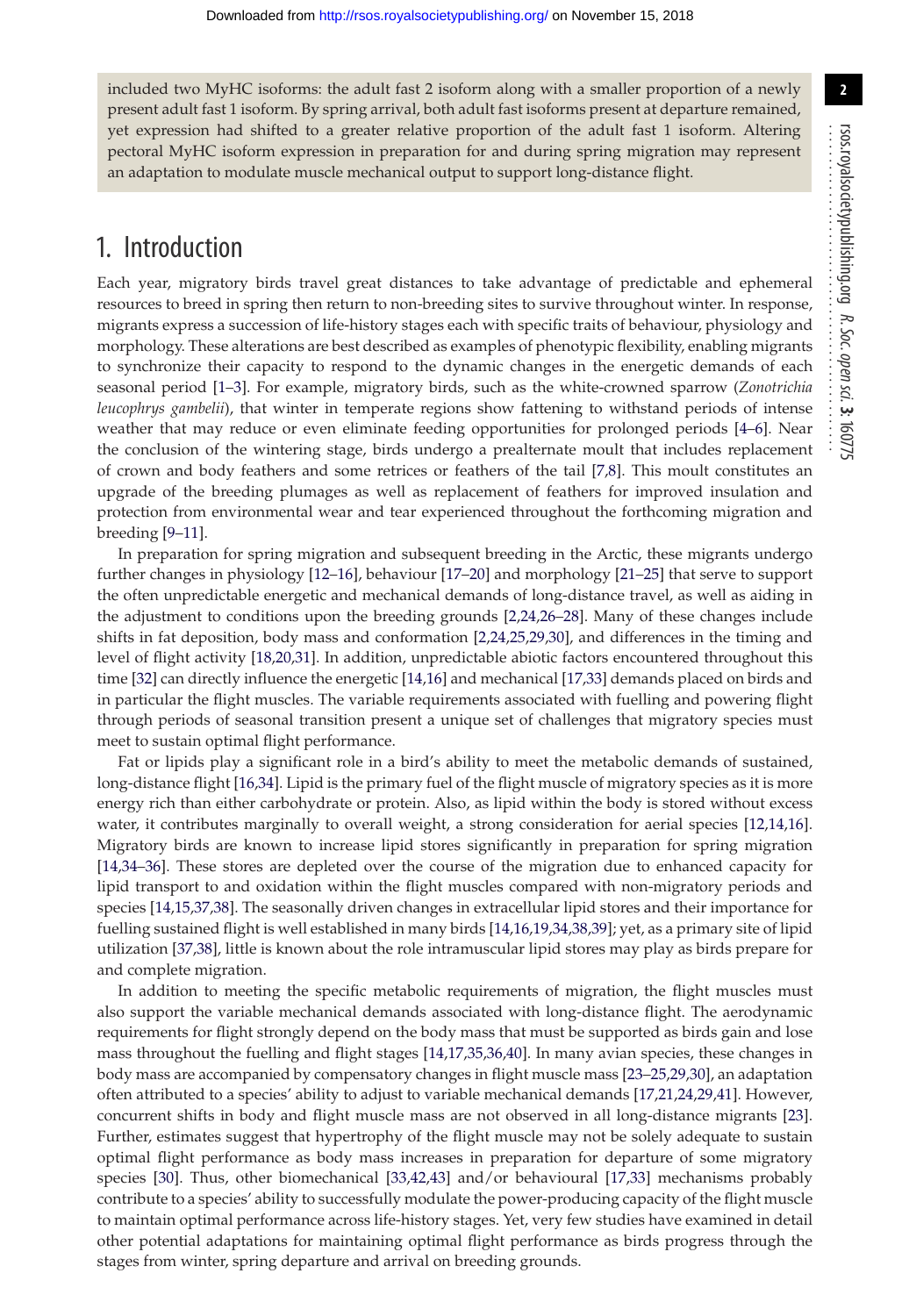Vertebrate sarcomeric myosin is a hexameric protein composed of four light chain and two heavy chain subunits [\[44\]](#page-12-38). The myosin heavy chain (MyHC) subunits have been shown to directly correlate with many of the contractile properties of vertebrate muscle fibres [\[44\]](#page-12-38), including maximum shortening velocity [\[45](#page-12-39)[–47\]](#page-12-40), force generation [\[48\]](#page-13-0) and the contractile conditions under which peak power output is generated [\[49\]](#page-13-1). Owing to differences in the activity of the myosin adenosine triphosphatase (mATPase) located on the motor domain of the MyHCs [\[50\]](#page-13-2), these properties can vary significantly among muscle fibres depending on the isoform(s) they express [\[44](#page-12-38)[–46\]](#page-12-41). Such differences in MyHC expression produce fibres with specific conditions for optimal contractile performance [\[49](#page-13-1)[,51\]](#page-13-3). As the MyHC isoform present within a fibre has the ability to directly influence the mechanical output of a muscle, altering the MyHC expression of avian flight muscles represents a potential adaptation to adjust muscle output in response to the variable mechanical demands experienced by migratory species over the course of a year.

In mammals, histological fibre type generally correlates with MyHC expression, with further subdivisions based on the metabolic properties of the fibre [\[44\]](#page-12-38). Studies comparing flight muscle fibre type across avian life-history stages are currently limited [\[22,](#page-12-42)[24\]](#page-12-15), and fibre-type shifts associated with the migratory status of birds have only been reported for a few species [\[22\]](#page-12-42), emphasizing the need for more in depth investigations. Nevertheless, the relationship between MyHC expression and histologically defined fibre type is not well established in birds [\[52\]](#page-13-4), with several examples of similar histologically defined fibre types appearing to contain different MyHC isoforms [\[53\]](#page-13-5).

Based on this knowledge, we hypothesized that, to meet and fuel the dynamic mechanical requirements associated with long-distance flight, white-crowned sparrows would exhibit a progressive alteration of muscle morphology and fuel stores as they progress from the winter through spring migration stages. Therefore, in this study, we examined alterations in flight muscle fibre biochemistry and protein expression of the migratory Gambel's white-crowned sparrow (*Zonotrichia leucophrys gambelii*) throughout the transitional stages of winter, spring departure and arrival on breeding grounds. In addition to measures of body and muscle mass, we used protein separation techniques and histological fibre typing to identify underlying characteristics of the flight muscle that may be overlooked using fibre typing alone. We found that, although histologically defined fibre type of the sparrow pectoralis did not differ between wintering and migratory stages, intramuscular lipid levels increased as the sparrows prepared for migration and were depleted in arriving birds. Further, pectoral MyHC expression significantly changed as birds prepared for and completed their migrations. To the best of our knowledge, this is the first documented case of pectoral MyHC expression shifting in coincidence with a species' migratory status.

## 2. Material and methods

#### 2.1. Collection sites and conditions

Gambel's white-crowned sparrow is a nocturnal, long-distance migrant that travels each spring from wintering grounds that extend from Mexico north to Washington State in the USA to breeding grounds stretching from the US-Canadian border throughout the Arctic [\[54](#page-13-6)[,55\]](#page-13-7). Two focal populations of whitecrowned sparrows were utilized in this study: wintering flocks residing in fields and hedgerows of agricultural fields in Yolo County on the University of California Davis lands (38°33′ N, 121°44′ W) from early October through mid-April and birds arriving in May at a breeding site north of the Brooks Range of Alaska (68°50′25″ N, 148°50′0″ W). Birds were trapped at three stages during the first five months of the year. Samples were first collected on 4 February 2014 ( $n = 6$ , juvenile males) when birds were living in large winter flocks in Yolo County. The next sampling stage was 4 April 2014 (*n* = 1 adult female, 5 adult males) at the same sites in Yolo County. At this time, birds were in small flocks, completing prealternate moult, and had attained adult plumage with black and white crown feathers [\[7\]](#page-12-4). Records confirm that 4 April is approximately 12 days prior to the mean annual departure date for white-crowned sparrows from Yolo County [\[56\]](#page-13-8) and represents a preparatory period for spring departure. Final samples were collected on 12 and 14 May 2014 (*n* = 9 adult males), within 3 days of the first sightings of white-crowned sparrows along the Haul Road of the Trans Alaskan Highway located within 1 km SW of Pump Station 3 (S. Beaudreault and M.R. 2014, personal observations). At this time, birds were found in large flocks in Alaskan Willow (S*alix alaxensis)* breaks, approximately 75 m from the road and observed feeding on seeds and insects in exposed bare patches amidst the snow and ice cover.

At all sites, birds were captured in mist nets or potter traps baited with commercial bird seed. Immediately upon capture, birds were weighed to the nearest 0.1 g using a Pesola spring balance.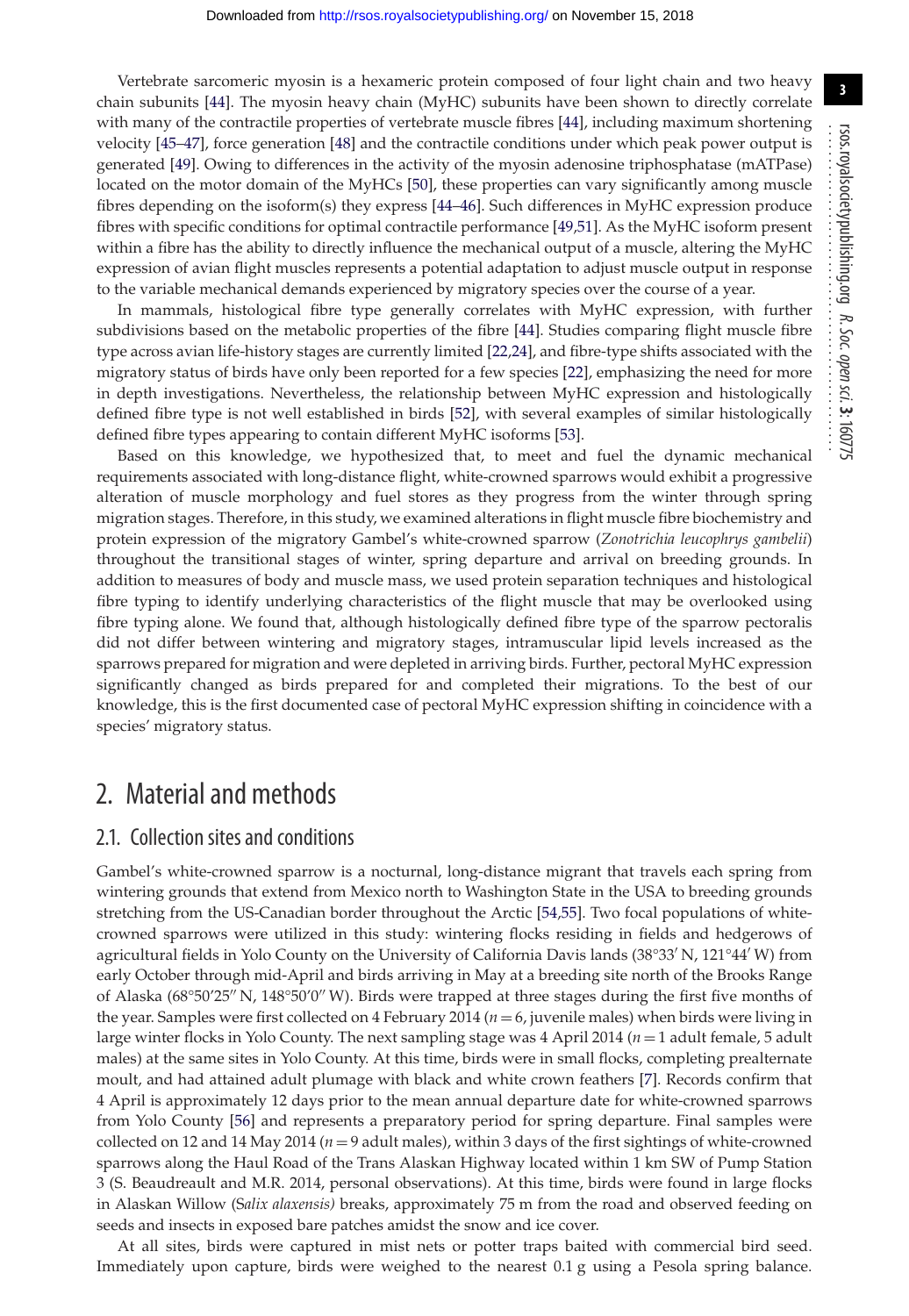Body size was assessed with length measurements of the relaxed wing, tarsus and beak using calipers (to the nearest 0.1 mm). Next, fat score was assessed visually by observing the presence of lipid in the coelomic cavity and chorico-clavicular fossa with values that ranged from 0, no observable fat, to 5, bulging fat deposits [\[1](#page-12-0)[,57\]](#page-13-9). Both scores were summed for statistical analyses. Flight muscle size was visually assessed with a scoring system for muscle profile that is based on four classes ranging from 0 to 3 [\[57](#page-13-9)[–60\]](#page-13-10). Specifically, a score of 0 presents a sharp protruding edge of the keel to the touch and an extreme concave muscle mass, typical of emaciated birds. A score of 1 still has a prominent edge of the keel but the muscle is beginning to bulge out slightly. For a 2, the muscle mass is convex in shape but the edge of the keel edge remains evident to the touch, and for a 3 the pectoralis rises above the keel that is now embedded in the bulging muscle.

Prealternate body moult was scored on three body regions: crown, back (including nape, back and rump) and abdomen (including throat, breast, abdomen and flanks). Each region was given a score between 0 and 3 depending on the extent of moulting feathers: 0, no moult; 1, light moult (1–15% area); 2, moderate moult (16–50% area) and 3, heavy moult (51–100% area). Scores of each region were summed to generate a total moult score for each sampling period [\[57\]](#page-13-9).

Next, birds were quickly transferred to the laboratory where they were deeply anaesthetized with 5% isoflurane (Baxter Laboratories, Ill.) and euthanized by decapitation. Flight muscle samples (including both the pectoralis and supracoracoideus) were excised bilaterally and weighed to the nearest 0.001 g on an electronic balance. Excised muscles were then wrapped in aluminium foil and initially placed on dry ice before being stored at −80°C until transportation to the University of Toronto for analysis. All procedures and animal handling were done in accordance with University of California Davis Institutional Animal Care and Use Committee (IACUC—Protocol no. 17144).

#### 2.2. Histology

Blocks of tissue measuring approximately 1 cm wide by 4 cm long were cut through the entire depth of the midbelly of the sternobrachialis portion of the pectoralis. Blocks were coated in Tissue-Plus O.C.T. Compound (Fisher Healthcare) and frozen in isopentane cooled by liquid nitrogen. Serial transverse sections approximately 12 µm thick were cut in a cryostat (Leica CM3050 S, Leica Biosystems) operating at −20°C and mounted on glass slides (Superfrost Plus, Fisher Scientific). Slides were stored at −20°C until staining occurred.

Histological fibre type was based on both myosin expression and metabolic properties. Serial sections were stained for mATPase activity under both acidic ( $pH = 4.25$ ) and basic ( $pH = 10.4$ ) pre-incubation conditions [\[61](#page-13-11)[,62\]](#page-13-12), succinate dehydrogenase (SDH) activity [\[61](#page-13-11)[,63\]](#page-13-13), and the presence of lipid using oil red O (ORO) [\[64\]](#page-13-14). Fibres stained for mATPase were classified as either fast-twitch or slow fibres [\[61\]](#page-13-11). SDH-stained sections were classified as oxidative or glycolytic based on their relative staining intensity [\[65\]](#page-13-15). Lipid density was categorized as high (deep red) or low (pale pink) using ORO-stained sections. The gastrocnemius of the ruby-throated hummingbird (*Archilochus colubris*), known to contain both fasttwitch and slow fibres [\[66\]](#page-13-16), was used as a control in mATPase staining, while the pale staining, glycolytic fibres of chicken (*Gallus gallus*) superficial pectoralis [\[61\]](#page-13-11) were used as a control for SDH-stained sections.

Stained slides were viewed using a Zeiss Epifluorescence microscope in brightfield mode at  $200 \times$ magnification. Randomly selected sections were digitized using an AxioCam High Resolution colour camera. Fibre type by count was determined by counting all whole fibres that fell within the  $1300 \times 1030$ pixel image area. Fibre counts were only performed using mATPase and SDH-stained sections. For each individual, at least 500 total fibres were counted for each stain. The diffusive nature of ORO-stained sections did not allow individual fibres to be reliably identified for counting. As ORO-staining intensity visually appeared to correlate with the relative coloration of SDH-stained sections, we tested if SDHstaining may serve as a proxy for lipid density by comparing the relative proportion of high/low lipid density regions within the muscle section to the specific coloration of serial SDH-stained sections. The number of pixels composing high or low lipid regions of ORO-stained sections and blue- and purplehued regions in SDH-stained sections was determined by digitally tracing these regions in at least nine serial sections of both wintering and arriving sparrows using ImageJ (v. 1.49). While use of serial sections enables us to directly compare between ORO- and SDH-stained sections to determine if relative staining of the two techniques is correlated, these sections were specifically chosen based on the presence of recognizable 'landmarks' (i.e. distinct patterns of fascia, the presence of blood vessels) and for a diversity of fibre staining, and thus, may not necessarily reflect the average nature of staining for each specimen across the entire section.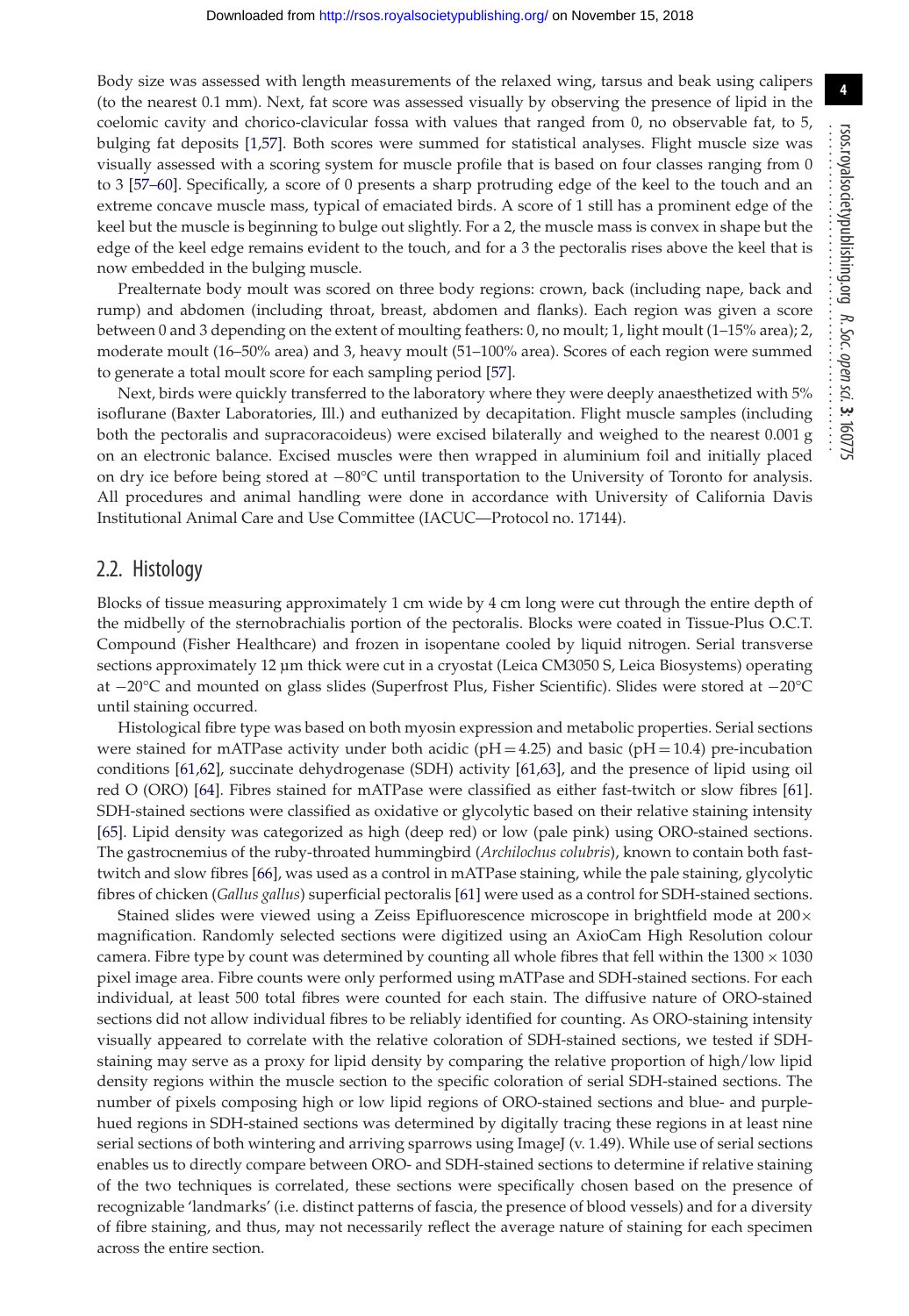<span id="page-4-0"></span>**Table 1.** Avian myosin heavy chain (MyHC) specificity of the antibodies used in this study (Rosser*et al.* [\[53\]](#page-13-5); Welch & Altschuler [\[66\]](#page-13-16)).

| antibody name     | myosin heavy chain specificity               | dilution ( $\mu$ q ml <sup>-1</sup> ) |
|-------------------|----------------------------------------------|---------------------------------------|
| F30               | all fast isoforms                            |                                       |
| AB <sub>8</sub>   | adult fast isoform                           |                                       |
| FB <sub>165</sub> | adult + embryonic 1, 2 and 3 fast isoforms   |                                       |
|                   | neonatal fast isoform                        |                                       |
| <b>B103</b>       | embryonic 1 and 3 and neonatal fast isoforms |                                       |
| NA8               | slow myosin 2 isoform                        |                                       |
|                   |                                              |                                       |

#### 2.3. SDS-PAGE electrophoresis and western blots

Sample and gel preparation, silver staining and relative densitometry measurements were carried out as in Velten & Welch [\[52\]](#page-13-4). MyHC gels were run between 4 and 9°C for approximately 45 h. For all specimens expressing multiple MyHC isoforms, samples were run in triplicate on separate gels. Samples prepared from the superficial pectoralis, anterior latissimus dorsi (ALD) and lateral gastrocnemius of the domestic chicken were used as controls and to aid in the identification of sparrow MyHC isoforms [\[67\]](#page-13-17).

A separate set of SDS-PAGE gels were used for western blots to confirm identification and aid in characterization of isoform bands. Gels were transferred to nitrocellulose membranes at 100 V for 2 h in Towbin buffer (25 mM Tris, 192 mM glycine, 20% methanol, 0.1% SDS) with 800 µl of β-mercaptoethanol added to each litre of buffer. Six commercially available, monoclonal antibodies known to react with fast or slow chicken MyHC isoforms were obtained from the Developmental Studies Hybridoma Bank [\(table 1\)](#page-4-0) [\[53,](#page-13-5)[66\]](#page-13-16). Membranes were blocked for an hour at room temperature in blocking buffer (5% skim milk in Tris-buffered phosphate with 0.1% Tween-20). Primary antibodies were diluted in blocking buffer to 0.2–0.4 µg ml<sup>-1</sup>. Both primary and secondary antibody (goat anti-mouse IgG, Sigma Aldrich) incubations occurred at room temperature for 1 h. Blots were developed using the BioRad Clarity Western ECL Substrate and imaged with a BioRad ChemiDoc XRS+.

#### 2.4. Mass spectrometry

To further characterize the pectoral isoforms of the white-crowned sparrow, MyHC bands from a separate SDS-PAGE gel were used for mass spectrometry. The pectoral isoform of the chicken was used as a control. Bands were stained with Coomassie Brilliant Blue and excised from the gel for trypsin digestion. Samples were analysed on a linear ion trap-Orbitrap hybrid analyzer (Thermo LTQ-XL-Orbitrap Hybrid Mass Spectrophotometer) outfitted with a nanospray source and EASY-nLC 1200 nano-LC system. The instrument method consisted of one MS full scan (400–1400 *m*/*z*) in the Orbitrap mass analyzer, an automatic gain control target of 500 000 with a maximum ion injection of 500 ms, one microscan and a resolution of 30 000. Six data-dependent MS/MS scans were performed in the linear ion trap using the three most intense ions at 35% normalized collision energy. The MS and MS/MS scans were obtained in parallel fashion. In MS/MS mode automatic gain control targets were 10 000 with a maximum ion injection time of 100 ms. A minimum ion intensity of 1000 was required to trigger an MS/MS spectrum. The dynamic exclusion was applied using an exclusion duration of 145 s.

As myosin protein sequences are not currently available for the white-crowned sparrow, proteins were identified by searching MS/MS spectra against the protein sequence database for the chicken, along with a database compiled of newly available, predicted protein sequences extracted from NCBI for the closely related white-throated sparrow (*Zonotrichia albicollis*) using the Thermo Scientific Proteome Discoverer (v. 2.0.0.802). A fragment ion mass tolerance of 0.8 Da and a parent ion tolerance of 30 ppm were used. Up to two missed tryptic cleavages were allowed. Methionine oxidation (+15.99492 Da), cysteine carbamidomethylation (+57.021465 Da) were set as variable modifications.

#### 2.5. Statistics

Initially, the distributions of all variables were tested for normality with the Shapiro–Wilk test. Given that the Alaskan birds may represent a different population of white-crowned sparrows than those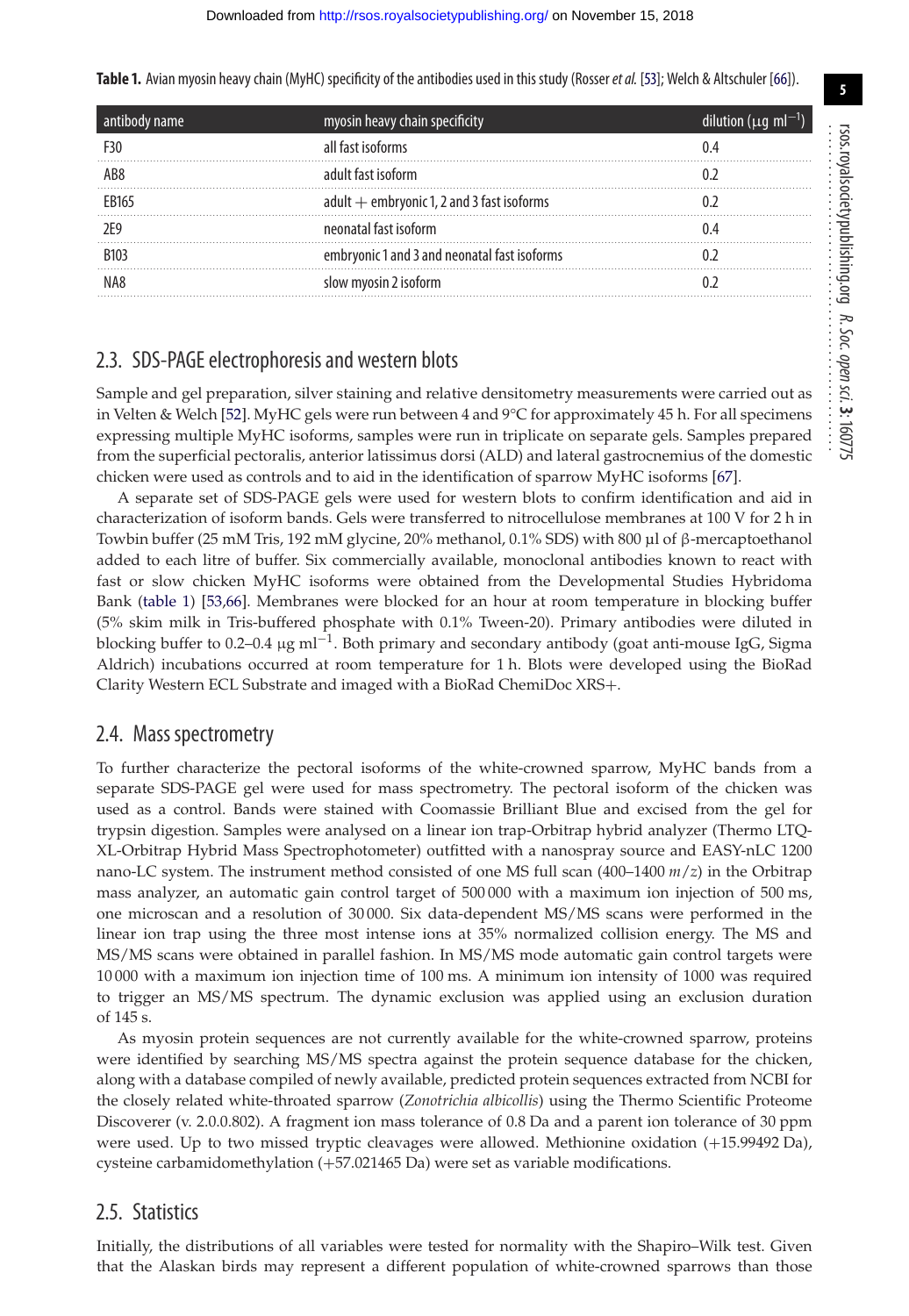captured in Yolo County, we tested for population differences in body size using linear measures of wing and tarsus lengths. As scaling relationships across different populations could differ, we used scaled condition indices based on wing length for comparisons of body mass, henceforth referred to as body condition and flight muscle mass [\[68\]](#page-13-18). Comparisons across the three stages were accomplished with an analysis of variance (ANOVA) followed by post hoc testing with Tukey's HSD. Fat and moult scores were not normally distributed; therefore, Kruskal–Wallis tests were used to compare across the three stages or Mann–Whitney *U*-tests for independent comparisons. The categorical variable of muscle profile was analysed using a generalized linear model with a multinomial probability function. Mann–Whitney *U*-tests were run for these post hoc analyses with Bonferroni corrections. For the relative proportion of each MyHC isoform, a Kruskal–Wallis test was used to determine if there was significant variation across the three sampling periods. If the variation was significant, a post hoc Dunn's test with Bonferroni correction was performed. Per cent fibre type data were logit transformed using a 0.01 correction factor added to both the numerator and denominator of the transformation equation [\[69\]](#page-13-19). Correlation between lipid density and SDH-staining coloration was determined using a linear regression. An ANOVA was used to compare wing and tarsus length, body condition, flight muscle mass and per cent fibre type across the three stages. When significant variation was found, a post hoc Tukey's HSD test was performed. Results were considered statistically significant if  $p < 0.05$ . Data for body condition, muscle mass, fibre type and relative proportion of MyHC are reported as mean  $\pm$  s.d. All analyses were performed using R (v. 3.2.1) or SPSS Statistics Software (v. 22.0, IBM, Chicago).

## 3. Results

#### 3.1. Morphometrics, body condition and flight muscle

Both tarsus and wing lengths were found to be normally distributed (wing length,  $W = 0.95$ ,  $p = 0.31$ ; tarsus length,  $W = 0.92$ ,  $p = 0.07$ ) and neither measurement revealed significance differences across age (wing: *F*1,20 = 1.02, *p* = 0.32; tarsus: F1,20 = 0.35, *p* = 0.5), sex (wing: *F*1,20 = 3.02, *p* = 0.098; tarsus: *F*1,20 = 1.022 = 1.49, *p* = 0.24), or stage (wing: *F*2,20 = 0.72, *p* = 0.50; tarsus: *F*1,20 = 0.16, *p* = 0.85). Therefore, measurements for age and sex were combined.

Fat scores at spring departure exceeded those of either winter or arrival ( $\chi^2 = 13.22$ , d.f. = 2,  $p = 0.001$ ) [\(figure 1](#page-6-0)*a*). Prealternate moult was detected only during spring departure ( $\chi^2 = 8.3$ ,  $p = 0.02$ ) [\(figure 1](#page-6-0)*b*). Significant variation was found across the stages for body condition (ANOVA,  $F_{2,20} = 9.89$ ,  $p = 0.001$ ) [\(figure 1](#page-6-0)*c*) and muscle profile varied over the course of the study ( $\chi^2 = 6.82$ , d.f.  $= 2$ ,  $p = 0.03$ ) with spring departure and arrival exceeding the wintering stage (*U* = 8.5, *p* = 0. 002) [\(figure 1](#page-6-0)*d*). Furthermore, scaled flight muscle mass was greatest at spring arrival (*F*2,20 = 5.04,  $p = 0.02$ ) compared with specimens collected during winter ( $p = 0.037$ ) and departing ( $p = 0.045$ ) stages [\(figure 1](#page-6-0)*e*).

#### 3.2. Fibre type and cross-sectional area

At all three stages, the pectoralis was composed entirely of fast-twitch fibres, as indicated in mATPase-stained sections by the dark staining of basic pre-incubated sections and light staining of sections pre-incubated in acidic medium [\(figure 2](#page-7-0)*c*,*d*,*g*,*h*,*k*,*l*).

Although only a single fibre type was identified using the mATPase staining protocol, differences in staining were observed in SDH-stained sections. In wintering and arriving individuals, there was a distinguishable difference in the coloration of fibres, with some fibres appearing blue while others stained with a deep purple hue. When compared with serial ORO-stained sections, the differences in SDH coloration appeared to generally correspond to the relative presence of lipid in the section [\(figure 2](#page-7-0)*a*,*b*,*i*,*j*), such that blue-staining fibres generally appeared to have a higher density of lipid (darker red in OROstained sections), while those that were more purple in colour tended to have less lipid (no colour/pale pink in ORO-stained sections). The relative pixel area of high and low lipid density regions in OROstained sections showed a significant positive correlation to blue and purple coloration of SDH-stained sections, respectively ( $R = 0.4821$ ,  $p = 0.036$ ).

When fibres were classified by colour (blue versus purple), both wintering and arriving sparrows exhibited predominately purple fibres [\(table 2\)](#page-7-1) with correspondingly pale ORO-staining intensity. Muscle sections from departing birds exhibited a relatively homogeneous dark red ORO-staining, and accordingly, almost all SDH-stained fibres were blue in coloration, with only two birds of the six collected containing any discernable purple fibres [\(figure 2](#page-7-0)*e*,*f* and [table 2\)](#page-7-1). The relative proportions of blue and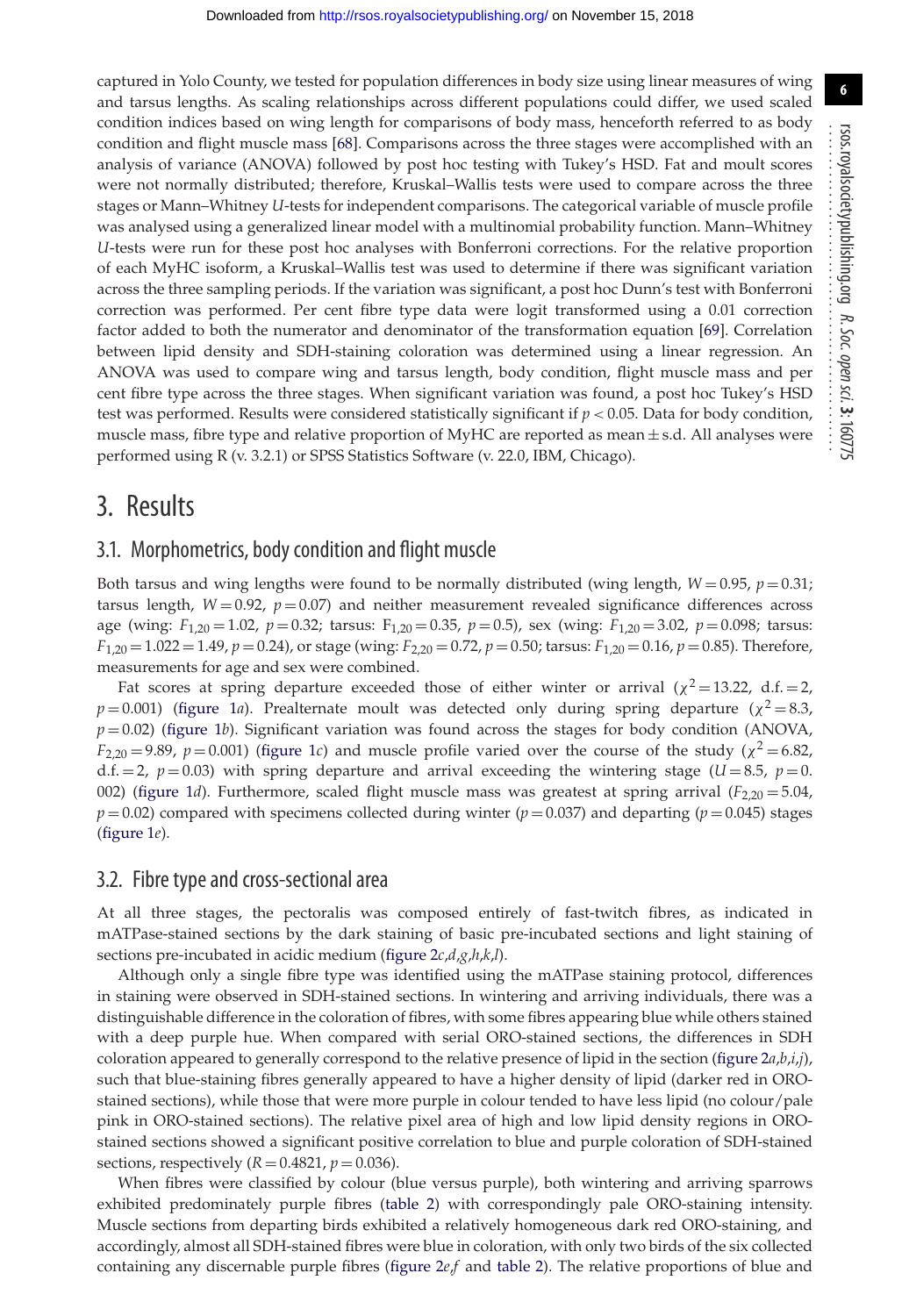

<span id="page-6-0"></span>**Figure 1.** Fat (a) and prealternate moult (b) scores, body condition (c), scaled muscle mass (d) and muscle profile score (e) for whitecrowned sparrows sampled during the winter, and the departing and arriving stages of their spring migration. Asterisks denote statistical difference between stages ( $p < 0.05$ ). Numbers in parentheses denote sample size.

purple fibres exhibited significant variation across the three stages (ANOVA,  $F_{2,2} = 30.72$ ,  $p < 0.001$ ), with the muscle of departing birds having significantly fewer purple fibres than that of wintering  $(p < 0.01)$ and arriving  $(p < 0.01)$  sparrows. The pectoralis of both wintering and arriving birds did not differ significantly in the relative proportion of blue- or purple-hued fibres  $(p=0.92)$ .

Although differences in coloration were observed, the overall intensity of SDH-staining, previously used to classify subtypes of fast-twitch fibres in avian species [\[61](#page-13-11)[,70\]](#page-13-20), did not vary in a distinguishable manner between blue and purple fibres (electronic supplementary material, figure S1) For the purpose of this study, both fibres were classified as highly oxidative due to their relatively dark staining intensity. Thus, the pectoralis of white-crowned sparrows was composed entirely of fast-twitch, highly oxidative (FOG) fibres, and this fibre composition did not differ across the three stages, although intrafibrillar lipid density did appear to differ across life stages.

**7**

R. Soc.

sci. **3**: 160775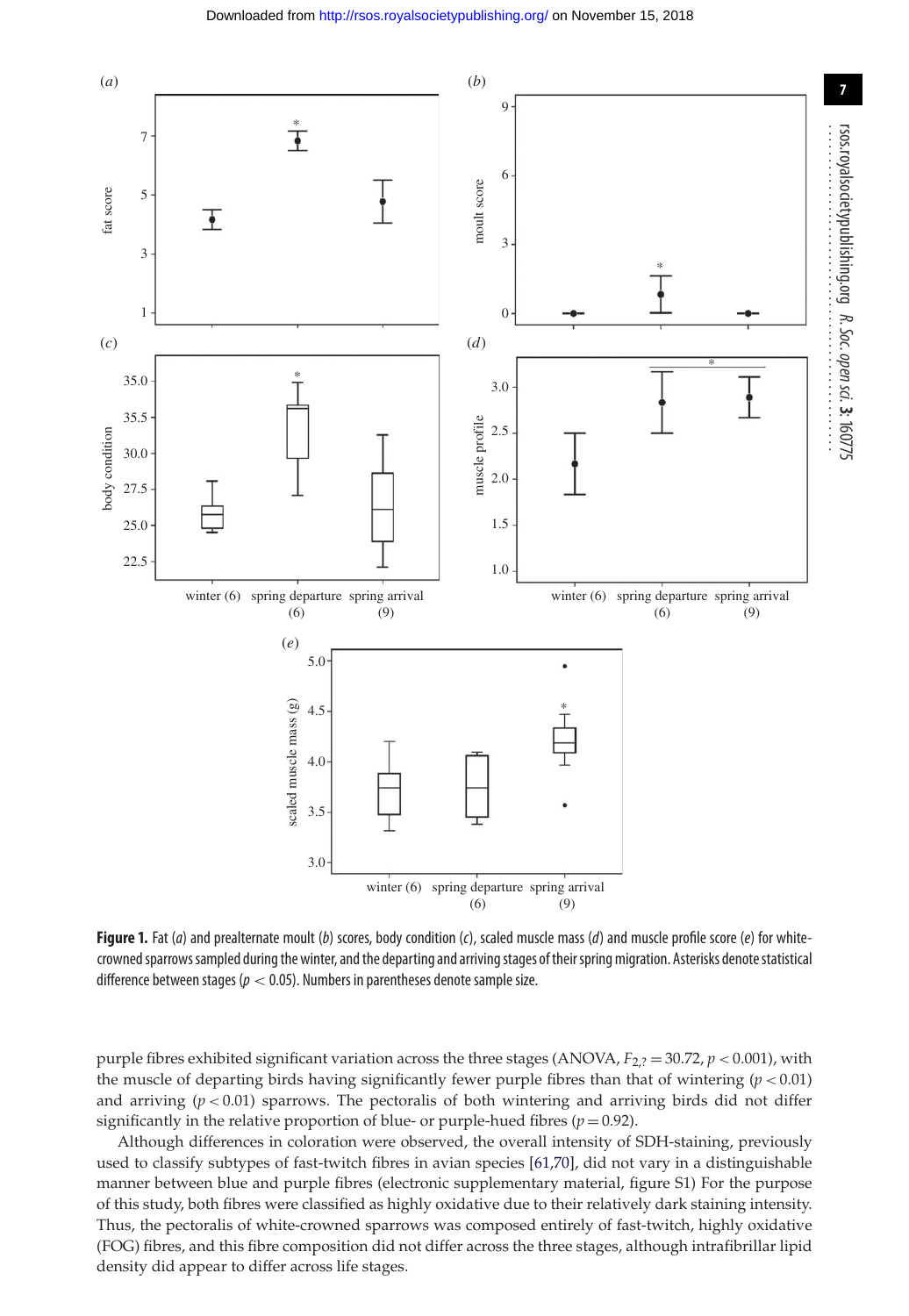

<span id="page-7-0"></span>**Figure 2.** Pectoral serial sections from wintering ( $a-d$ ), departing ( $e-h$ ) and arriving ( $i-l$ ) white-crowned sparrows stained for succinate dehydrogenase (a,e,i), oil red O (b,f,j), and myosin adenosine triphosphatase following basic (c,g,k) and acidic (d,h,l) pre-incubation. Scale bars, 100 µm.

|                  | relative fibre type by count |               |                         |                 |              |  |
|------------------|------------------------------|---------------|-------------------------|-----------------|--------------|--|
|                  | myosin ATPase                |               | succinate dehydrogenase |                 |              |  |
|                  |                              |               | % oxidative             |                 |              |  |
| life stage       | % fast-twitch                | % slow-twitch | purple coloration       | blue coloration | % glycolytic |  |
| winter           | 100                          |               | $88.7 \pm 9.9$          | $11.3 \pm 9.9$  |              |  |
| spring departure | 100                          |               | $5.6 \pm 13.3$          | $94.4 \pm 13.3$ |              |  |
| spring arrival   | 100                          |               | $81.0 + 17.1$           | $19.0 + 17.1$   |              |  |

<span id="page-7-1"></span>**Table 2.** Relative fibre type of the pectoralis of white-crowned sparrows across three different life stages: wintering, prior to spring departure and arrival at spring breeding grounds.

## 3.3. Myosin heavy chain expression

Wintering birds expressed a single pectoral MyHC isoform [\(table 3\)](#page-8-0). On gels, this isoform migrated between the adult fast band of the chicken pectoralis and the slow myosin (SM) 2 band of the chicken ALD [\(figure 3](#page-8-1)*a*). Currently, no avian MyHC isoform with a recognized classification (e.g. slow versus fast, adult versus embryonic) is reported as migrating to this gel position. Departing sparrows exhibited different pectoral MyHC expression than wintering birds. The pectoralis of these specimens contained two MyHC isoforms, a darker band that migrated at an identical location as the uncharacterized isoform seen in wintering sparrows, as well as a relatively faster migrating band that migrated to a similar gel position as the adult fast isoform of the chicken pectoralis [\(figure 3](#page-8-1)*a* and [table 3\)](#page-8-0). Most birds arriving at the spring breeding grounds exhibited the same two pectoral isoforms observed in departing birds [\(figure 3](#page-8-1)*a*); however, the expression differed such that the band corresponding to the adult fast isoform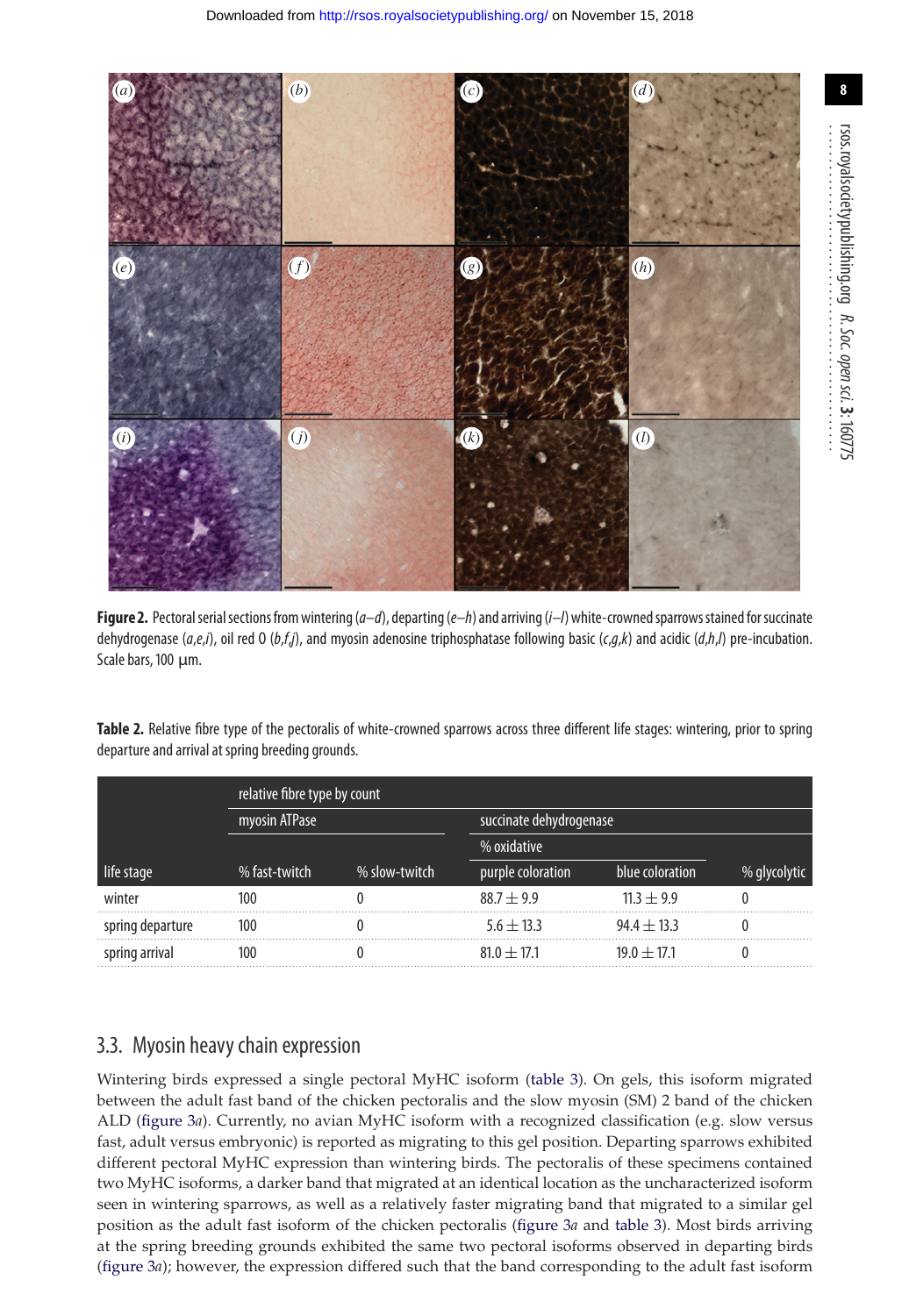

<span id="page-8-1"></span>**Figure 3.** Pectoral myosin heavy chain (MyHC) expression of white-crowned sparrows (WCS) during the winter (February) and the departure (April) and arrival (May) stages of their spring migration. Silver-stained SDS-PAGE gels (a) demonstrated that MyHC isoforms transitioned in the sparrow across the three sampling periods. Wintering specimens (February) expressed a single MyHC isoform similar to a novel isoform found in the yellow-bellied sapsucker (S.V.) flexor perforans digiti II (flex.) and pectoralis (pect.) [\[52\]](#page-13-4). This isoform migrated between the SM2 (a) and adult fast (c) isoforms present in the chicken (G.g.) anterior latissimus dorsi (ALD) and pectoralis (pect.), respectively. Departing (April) and arriving (May) sparrows expressed two MyHC isoforms including the novel isoform (b) and the adult fast isoform (c). No embryonic/neonatal MyHC isoforms, including the isoform present in the woodpecker flexor (d), were present in the white-crowned sparrow flight muscle. Both sparrow MyHC isoforms reacted with the EB165 (b) and F30 (c) antibodies, similar to the adult fast MyHC found in the chicken pectoralis.

<span id="page-8-0"></span>**Table 3.** Myosin heavy chain (MyHC) expression in the pectoralis of the white-crowned sparrow at three different life stages: wintering, prior to spring departure from wintering grounds, and spring arrival at breeding grounds.

|                       | per cent composition (mean $\pm$ s.d.) |                      |                    |  |
|-----------------------|----------------------------------------|----------------------|--------------------|--|
|                       | life stage                             |                      |                    |  |
| pectoral MyHC isoform | winter $(\%)$                          | spring departure (%) | spring arrival (%) |  |
| adult fast 1          | $0 + 0$                                | $35.2 + 8.9$         | $60.6 + 24.7$      |  |
| adult fast 2          | $100 + 0$                              | $64.8 \pm 8.9$       | $39.4 + 24.7$      |  |

had relatively greater expression [\(table 3\)](#page-8-0). Two of the nine arriving specimens sampled at the breeding grounds expressed only the band corresponding to the adult fast isoform, leading to greater overall variation in this sample group. There was a significant difference in the relative proportion of the two pectoral adult fast isoforms across each of the three sampling periods (wintering versus departing  $p = 0.009$ , departing versus arriving  $p = 0.008$  and wintering versus arriving  $p < 0.001$ ).

The single isoform present in the wintering stage specimens, along with both isoforms in departing and arriving birds reacted with the EB165 [\(figure 3](#page-8-1)*b*) and F30 [\(figure 3](#page-8-1)*c*) antibodies. Neither of these bands showed any reactivity with the AB8 antibody, previously shown to react only with the Galliform adult fast isoform [\[53\]](#page-13-5), any of the antibodies specific for only embryonic and/or neonatal fast isoforms, or the SM 2 antibody (electronic supplementary material, figure S2). This antibody specificity, which was similar to that of the adult fast isoform present in the chicken pectoralis, along with the histological fibre type observed for the sparrow flight muscle in this study, suggests that the unclassified MyHC is a fast avian isoform that contains similar epitopes to the classically identified adult fast isoform of the chicken. None of the commercially available chicken MyHC antibodies were able to discern between the two bands in the white-crowned sparrow pectoralis.

Mass spectrometry confirmed that the two MyHC bands of the white-crowned sparrow pectoralis corresponded to separate protein isoforms of myosin, based on a comparison with the predicted protein sequences for the congener species, the white-throated sparrow [\(table 4\)](#page-9-0). When compared only to the protein sequence database of the chicken, both pectoral bands of the white-crowned sparrow had the highest consensus with the chicken adult fast MyHC (myosin, heavy chain 1E, skeletal muscle (*Gallus gallus*); GenBank accession no. 61657939). The white-throated sparrow genome is not currently annotated to a degree that enables us to correlate the predicted identity of the white-crowned sparrow myosin isoforms with the classically used terminology of avian MyHCs (i.e. adult fast, embryonic fast 1, etc.).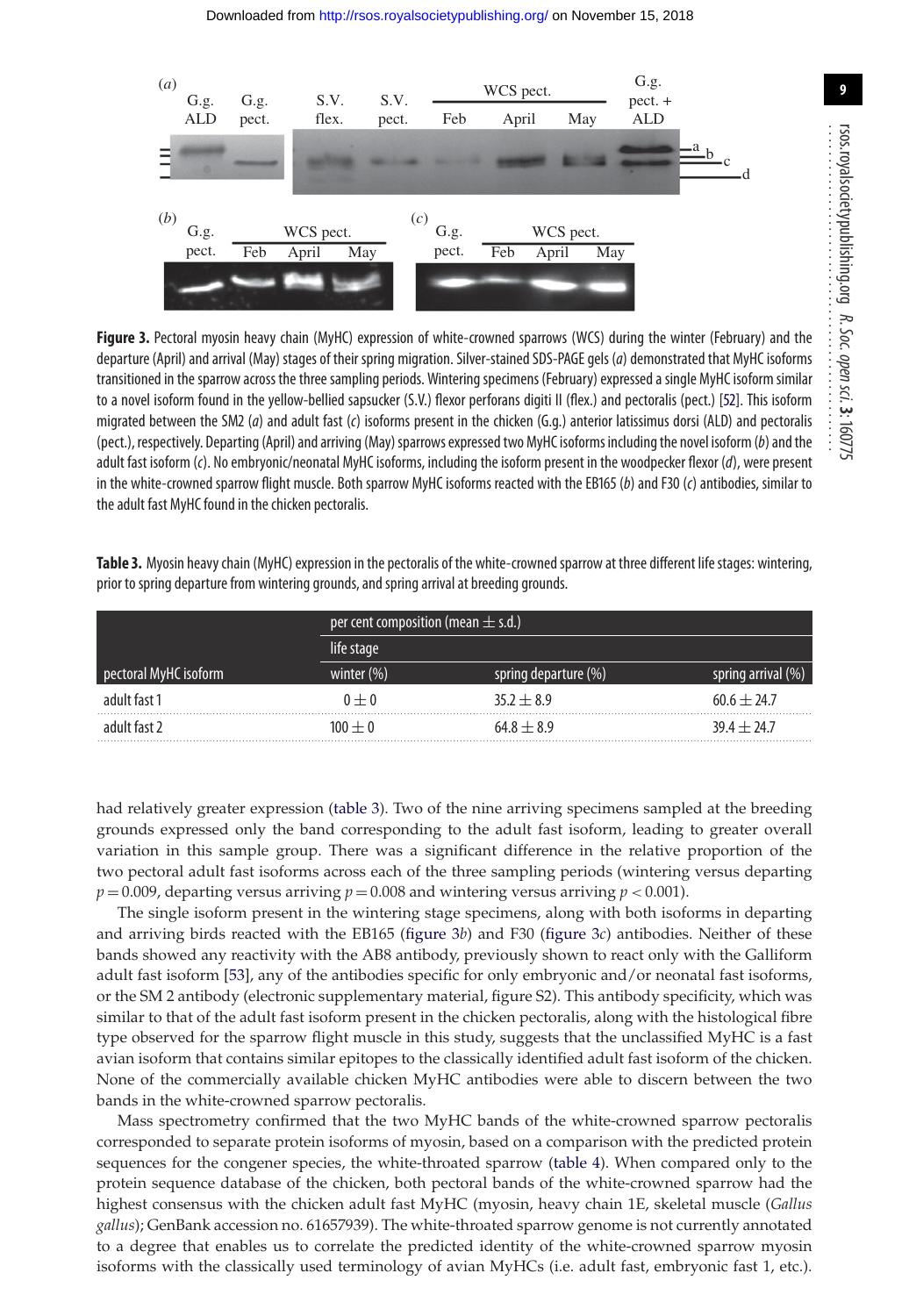<span id="page-9-0"></span>**Table 4.** Protein identification of white-crowned sparrow pectoral myosin heavy chain (MyHC) isoforms based on comparison of peptide sequences obtained from tandem mass spectrometry with predicted protein sequences from the congener white-throated sparrow (Zonotrichia albicollis).

| estimated<br>mol. mass<br>(kDa) | identified Zonotrichia<br>albicollis protein                     | GenBank<br>accession no. | apparent mol.<br>mass (kDa) | no. sequenced<br>peptides | coverage<br>$(\% )$ | MyHC isoform<br>classification |
|---------------------------------|------------------------------------------------------------------|--------------------------|-----------------------------|---------------------------|---------------------|--------------------------------|
| 189.3                           | PREDICTED: myosin<br>heavy chain, skeletal<br>muscle, adult-like | 929512244                | 190.7                       | 129                       | 56.92               | adult fast 2                   |
| 187                             | PREDICTED:<br>myosin-4-like                                      | 929512236                | 187.7                       | 119                       | 62.01               | adult fast 1                   |

However, based on the antibody reactivity and MS/MS spectra of these two isoforms, we have termed the slower migrating of the two bands a second adult fast isoform (adult fast 2), while the lower band that migrates with the chicken adult fast isoform has been classified as the adult fast 1 isoform.

## 4. Discussion

As attributed to many long-distance migrants, Gambel's white-crowned sparrows demonstrate remarkable phenotypic flexibility in terms of behaviour [\[18,](#page-12-20)[20\]](#page-12-11), physiology and morphology as they transition across life stages throughout the year. Our results offer support of our hypothesis and illustrate significant changes in prealternate moult, fuelling, body condition and flight muscle morphology as birds progress from winter, spring departure and arrival on breeding grounds. Sampling white-crowned sparrows at these three time points provides a timely window into the development and expression of several migratory traits as birds prepare for and execute long-distance flight. In contrast with winter, birds sampled near the time of departure had nearly completed moult with a maximal moult score of 2. Higher scores with a maximum of 9 are observed in March in both field and laboratory studies indicating heavy moult [\[57\]](#page-13-9). At departure, with the energetically costly moult near completion, birds were well fuelled with elevated fat levels that contributed to the observed increase in body condition. ORO- and SDH-stained sections of the pectoralis also indicated a relatively uniform, high density of lipid in departing birds compared with wintering or arriving specimens. Upon arrival on the breeding grounds, the histological staining techniques and lipid profiles both demonstrated a decrease in muscle and fat stores at the end of the migratory journey. Thus, the three sampling periods utilized in this study provided distinct physiological parameters for comparative analyses.

To the best of our knowledge, this is the first study to document an altered expression of MyHC isoforms in the pectoralis muscle as birds transition from the wintering to the migratory stage in the spring. As white-crowned sparrows prepare to depart for spring migration, the pectoral MyHC expression changed from a single MyHC isoform, classified as the adult fast 2 isoform in wintering specimens, to two different MyHC isoforms: the adult fast 1 and 2 isoforms. Furthermore, the two MyHC isoforms present in departing birds largely persisted through the course of migration but the relative proportion of the MyHC isoforms upon arriving on the breeding grounds showed a continued progression towards a greater proportion of the adult fast 1 isoform compared with departing individuals.

In contrast with MyHC expression, pectoralis histological fibre type did not differ across the three stages, with the muscle containing only a single highly oxidative, fast-twitch fibre type. Unlike mammals [\[44\]](#page-12-38), the histological methods used to classify avian fibre types did not discern a difference in fibre type as MyHC expression changed. Thus, the histologically defined fibre type of the white-crowned sparrow pectoralis did not correlate with the specific MyHC(s) expressed by the fibre. While similar uniformity in flight muscle fibre type between wintering and migratory stages has previously been reported in other avian migrants [\[22\]](#page-12-42), the results of this study demonstrate that a change in MyHC expression may occur throughout the spring migration substages within populations of avian fibres with a consistent histological fibre type.

In mammals, shifts in myosin expression have been documented following artificial manipulation of muscle stimulation patterns and mechanical load, as well as being well documented in cases of disease and ageing [\[71\]](#page-13-21). However, changes in fibre type/MyHC isoform expression in healthy mammalian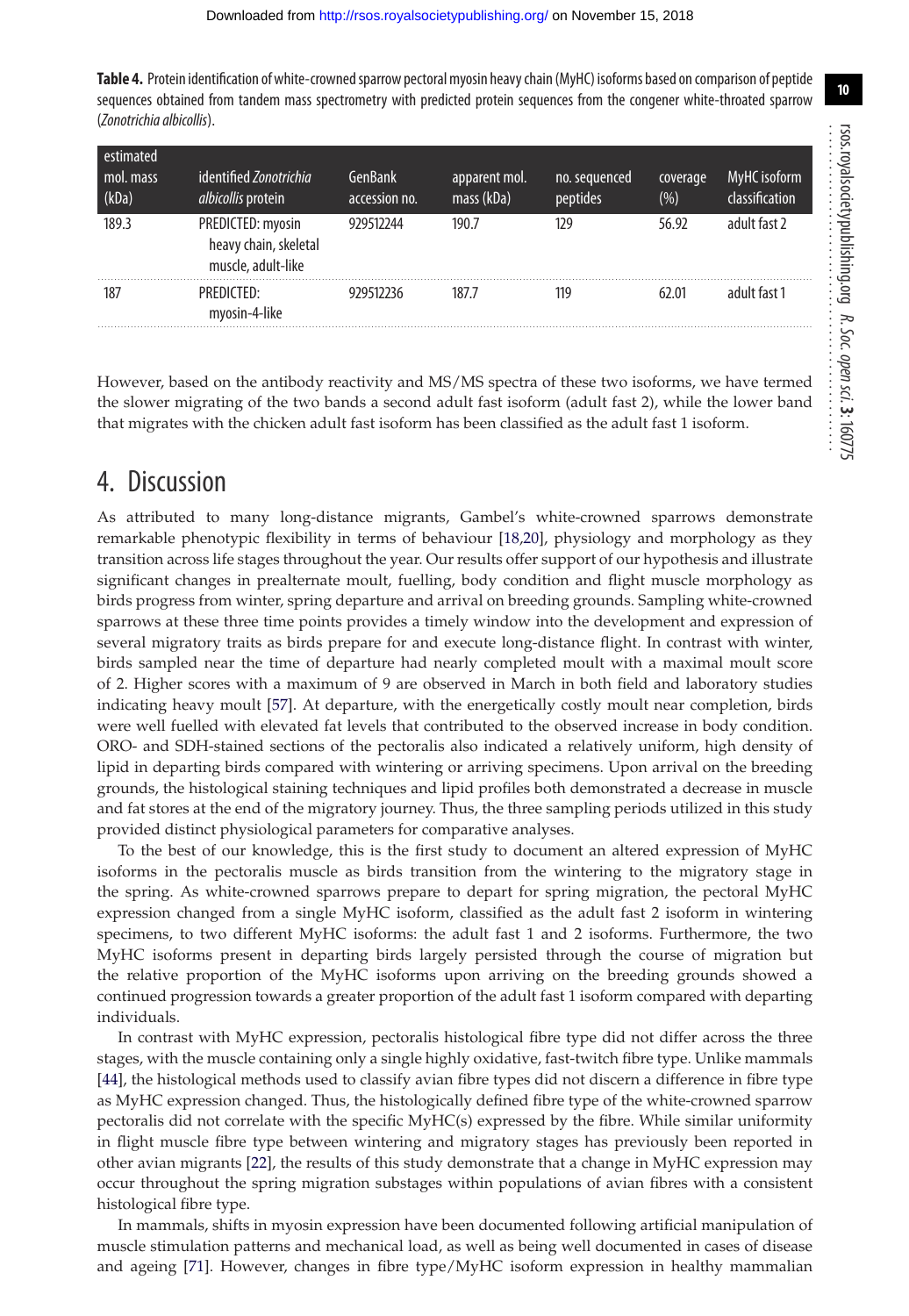muscle under more natural physiological conditions appear to be a relatively rare, and only apparent following specific resistance training regimes [\[71–](#page-13-21)[73\]](#page-13-22). In other vertebrates, the MyHC isoforms of the swimming muscle of some fish species have been shown to change following acclimation to different water temperatures, enabling individuals to maintain swimming performance [\[74\]](#page-13-23). In white-crowned sparrows, however, the initial alteration of pectoral MyHC expression occurred on the wintering grounds before the onset of migratory flight, suggesting that the original shift in myosin expression was not the result of a 'training effect' due to enhanced muscle use.

Similarly, flight muscle hypertrophy in captive red knots (*Calidris canutus*) has been observed before commencement of either nocturnal flight activity associated with migration or general increased activity. In this case, the authors hypothesized that this change in muscle morphology may be regulated by an endogenous circannual rhythm [\[75\]](#page-13-24). As with red knots, white-crowned sparrows exhibited greater muscle profile during preparation for spring departure but before the appearance of nocturnal migratory restlessness and without any indication of increased daytime locomotor activity [\[20,](#page-12-11)[57\]](#page-13-9). However, flight muscle hypertrophy and lipid deposition have been observed to occur in concert with increased flapping activity in other migratory species, such as eared grebes (*Podiceps nigricollis*) at the conclusion of the spring stopover en route to breeding grounds [\[25\]](#page-12-13). Thus, for some migratory species, pre-departure flight muscle hypertrophy, along with the initial shift in pectoral MyHC expression observed in this study, manifests despite a lack of change in flight or locomotor activity (i.e. training effect). Such finding suggests that these morphological changes may be controlled by a seasonally regulated mechanism similar to other preparatory processes, specifically those associated with the seasonal increase in photoperiod that occurs prior to spring migration [\[38](#page-12-29)[,39,](#page-12-31)[76\]](#page-13-25). Such distinctions across migratory species are of interest and deserve further investigation.

The timing of this shift in white-crowned sparrows also differs from that observed in migratory salmon smoults (*Salmo salar*), where changes in myosin expression were observed in the swimming muscle only at the end of the downstream migration in the autumn, following periods of active swimming [\[77\]](#page-13-26). This distinction may suggest a difference in the timing mechanisms and possible requirements for the impending movement depending on species and/or type of locomotion, flight or swimming.

Concurrent with the primary change in pectoral MyHC expression, sparrows also exhibited increased body condition as they prepared to depart on their spring migration. This rise in body mass increases the demand for aerodynamic power required to sustain flight at optimal airspeed [\[17](#page-12-10)[,30,](#page-12-19)[78\]](#page-13-27). To ensure rapid and efficient flight speeds over the course of a migration, the capacity of the flight muscle to generate mechanical power must be sufficient to meet the aerodynamic requirements [\[17](#page-12-10)[,79\]](#page-13-28). In many migratory species, significant hypertrophy of the flight muscle prior to migration is attributed to enabling birds to meet the enhanced demand for mechanical power at departure when birds are at their heaviest [\[12](#page-12-8)[,21,](#page-12-12)[24](#page-12-15)[,30](#page-12-19)[,31,](#page-12-21)[75\]](#page-13-24). Although flight muscle profiles of departing sparrows appeared large and protruded beyond the keel, indicating enlarged flight muscles, muscle mass of white-crowned sparrows increased only slightly between the wintering and departing stages. This observed change in muscle profile may be attributed, in part, to the increased level of intramuscular lipid observed in departing sparrows (this study and [\[80\]](#page-13-29)). Thus, while flight muscle hypertrophy in white-crowned sparrows prior to departure is apparent via measures of muscle profile, it did not manifest as a significant change in muscle mass, as has been reported in other migratory species [\[21](#page-12-12)[,24,](#page-12-15)[25](#page-12-13)[,30,](#page-12-19)[36,](#page-12-26)[75\]](#page-13-24) but, rather, appeared upon arrival, suggesting a contribution of flight itself. The timing of muscle mass increase may be attributed to a power training effect of migratory flight that would enhance muscle hypertrophy, electrolyte and water balances, all contributing to increased muscle mass [\[81\]](#page-13-30).

As the contractile properties of a muscle strongly correlate with MyHC expression [\[44,](#page-12-38)[46](#page-12-41)[,48\]](#page-13-0), a shift in the MyHC isoform(s) present can alter the inherent mechanical properties of the muscle. Given the timing of the initial observation of altered pectoral myosin expression in departing white-crowned sparrows, this shift may represent an adaptation to modulate the mechanical power-generating capacity of the flight muscle to meet the variable mechanical demands associated with departure and sustained flight. Such a shift, without a substantial increase in muscle mass, may permit white-crowned sparrows to enhance the power-generating capacity of the flight muscle while bypassing potential constraints to significantly increasing muscle size [\[30\]](#page-12-19). These constraints include the ability to rapidly and efficiently deliver oxygen and fuel to active muscle, as well as the increased metabolic cost of flight due to the effect of enlargement of this tissue on overall body mass and the maintenance costs of hypertrophied muscle.

Over the course of the migration, flight muscle mass continued to increase as pectoral MyHC expression of the white-crowned sparrow shifted towards a greater relative proportion of the adult fast 1 isoform. The trend towards greater flight muscle mass upon arrival to the breeding grounds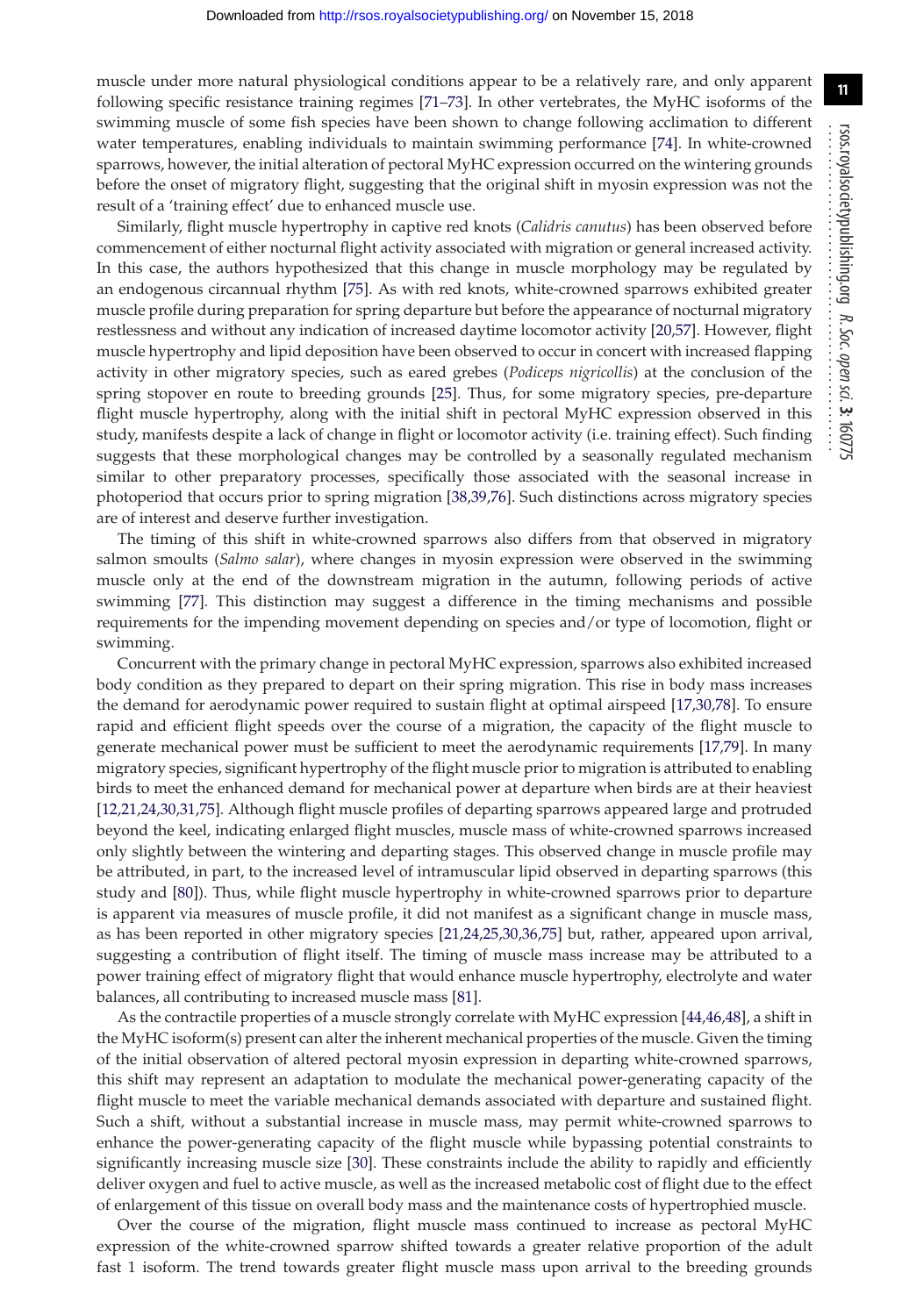has been repeatedly observed in white-crowned sparrows over multiple migratory seasons (M.R. 2014, personal observation). However, this finding contrasts with other long-distance migrants, many of which exhibit decreased flight muscle mass following migration due to breakdown of the muscle for use as a protein fuel source [\[14](#page-12-23)[,16](#page-12-9)[,35,](#page-12-32)[82\]](#page-13-31). Some of these cases suggested that birds may arrive in poor condition. However, white-crowned sparrows are long-distance, short-bout migrants that do not cross immense ecological barriers. Thus, the birds have access to food and water at stopover sites en route. Unless confronted by intense storms or conditions that impede feeding or access to critical resources, it is unlikely that they will catabolize flight muscle as a protein fuel reserve to any great extent during their migration. Rather, white-crowned sparrows appear to exhibit an exercise-induced increase in flight muscle size over the course of spring migration [\[73\]](#page-13-22). Currently, it is unclear whether the trend towards a higher proportion of the adult fast 1 isoform in arriving sparrows may also be related to training effects over the duration of the flight or reflects a continuation of the process initiated prior to departure.

Currently, measurements of the contractile properties of fibres expressing different avian MyHC isoforms are restricted to those present in the muscles of the domestic chicken [\[45,](#page-12-39)[46\]](#page-12-41). Therefore, it is difficult to know how the properties of the adult fast 2 isoform may compare to those of the adult fast 1 MyHC or how this transition may affect the mechanical output of the pectoralis. Further research into the functional differences of the various MyHC isoforms in the white-crowned sparrow pectoralis would help to identify the adaptive significance behind the observed shift, such as changing mechanical needs during flight, as well as other potential drivers including muscle efficiency [\[83\]](#page-13-32), and/or changing thermoregulatory demands [\[84\]](#page-13-33).

In conclusion, white-crowned sparrows significantly altered moult status, fat deposition, body condition as well as size and morphology of their flight muscle as they progressed from wintering through the spring migratory stage. The observed shift in MyHC isoforms present in the pectoralis appears to be the first documentation of a change in the MyHC expression of avian flight muscle coinciding with migratory status. The shift in the morphological characteristics of the flight muscle occurred over a period when white-crowned sparrows experience significant morphological, behavioural, and environmental changes as they prepare for and complete spring migration. During this time, the mechanical demands placed on the muscle probably vary due to factors including changes in body size and unpredictable environmental conditions, requiring sparrows to modulate the output of their flight muscle to maintain optimal performance [\[17,](#page-12-10)[79\]](#page-13-28). This study suggests that white-crowned sparrows adjust both the size and MyHC isoform expression of their flight muscle—adaptations that may confer benefits both to birds en route and upon arrival at the breeding grounds when faced with unpredictable conditions in the arctic [\[28\]](#page-12-17). Furthermore, the shift in MyHC expression was not associated with a coincident change in histologically defined fibre type in the pectoralis, suggesting the possibility that classic histological methods may not be sufficient or sensitive enough to account for the diversity (or lack thereof) of myosin expression in avian muscle [\[52\]](#page-13-4).

Ethics. All procedures and animal handling were completed in accordance with the University of California Davis Institutional Animal Care and Use Committee (IACUC—Protocol no. 17144), and conducted under the scientific collecting permits issued by the California Department of Fish and Wildlife (no. 11024) and US Fish and Wildlife Department (no. MB11826A-5).

Data accessibility. Supporting data for this research can be accessed online in the Dryad Data Repository: [http://dx.doi.](http://dx.doi.org/10.5061/dryad.t92g5) [org/10.5061/dryad.t92g5](http://dx.doi.org/10.5061/dryad.t92g5) [\[85\]](#page-13-34).

Authors' contributions. B.P.V. carried out the fibre typing, gel electrophoresis, and western blotting laboratory work and associated data analysis, participated in the design of the study and drafted the manuscript. K.C.W. participated in the design of the study, assisted in data analysis and helped draft the manuscript. M.R. carried out the fieldwork, including collecting samples and analysing data associated with body condition, muscle mass, moult score and lipid score, participated in the design and coordination of the study, and helped draft the manuscript. Competing interests. We have no competing interests.

Funding. Grant support for the study was provided by the National Science Foundation to M.R. (ARC-1147289), a Natural Sciences and Engineering Research Council of Canada Discovery Grant and University of Toronto Scarborough Research Competitiveness Fund grant to K.C.W., and an Ontario Trillium Scholarship to B.P.V.

Acknowledgements. We thank Emily Graves, Eunice Jiang, Jesse Krause, Zoltan Németh, Sarena Olson and Jonathan Pérez for their help in the field and laboratory. Also, the logistical support from the staff at the Toolik Lake Field Station, AK, has been invaluable. We also thank Dr Peter Reiser for his help in troubleshooting the protein gels and western blots and Dr Mauricio Terebiznik for loaning us equipment to complete the laboratory-based component of this research.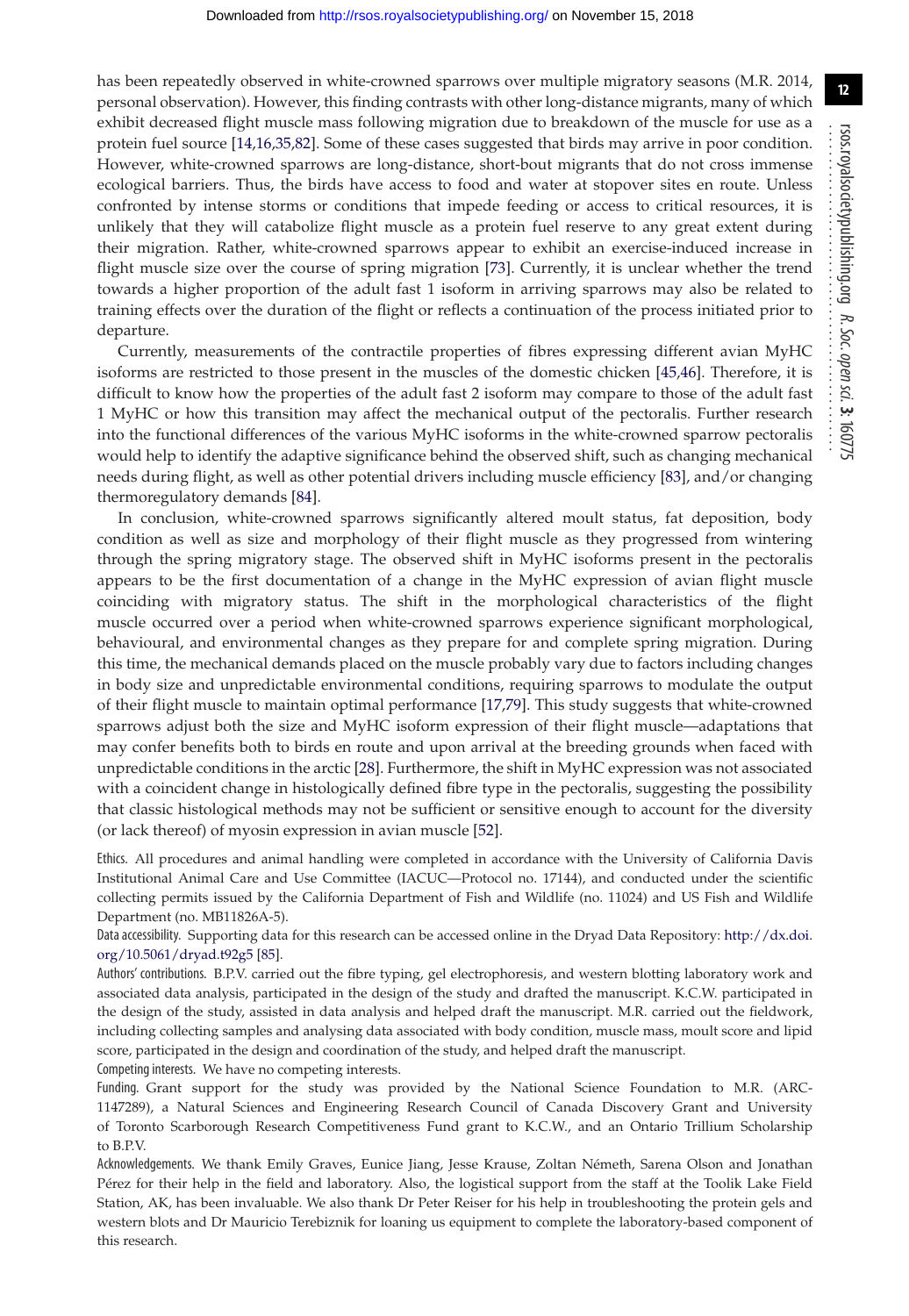# References

- <span id="page-12-0"></span>1. Ramenofsky M, Savard R, Greenwood MRC. 1999 Seasonal and diel transitions in physiology and behavior in the migratory dark-eyed junco. Comp. Biochem. Physiol. A. Mol. Integr. Physiol.**122**, 385–397. [\(doi:10.1016/S1095-6433\(99\)](http://dx.doi.org/10.1016/S1095-6433(99)00013-6) [00013-6\)](http://dx.doi.org/10.1016/S1095-6433(99)00013-6)
- <span id="page-12-14"></span>2. Ramenofsky M, Wingfield JC. 2007 Regulation of migration. Bioscience**57**, 135–143. [\(doi:10.1641/B570208\)](http://dx.doi.org/10.1641/B570208)
- <span id="page-12-1"></span>3. Piersma T, van Gils JA. 2011 The flexible phenotype: a body-centred integration of ecology, physiology, and behaviour. Oxford, UK: Oxford University Press.
- <span id="page-12-2"></span>4. King JR, Farner DS. 1966 The adaptive role of winter fattening in the white-crowned sparrow with comments on its regulation. Am. Nat.**100**, 403–418. [\(doi:10.1086/282435\)](http://dx.doi.org/10.1086/282435)
- 5. Rogers CM, Ramenofsky M, Ketterson ED, Nolan V, Wingfield JC. 1993 Plasma corticosterone, adrenal mass, winter weather, and season in nonbreeding populations of dark-eyed juncos (Junco hyemalis hyemalis).The Auk **110**, 279–285.
- <span id="page-12-3"></span>6. Wingfield JC, Ramenofsky M. 2012 Hormone-behavior interrelationship of birds in response to weather. Adv. Stud. Behav. **43**, 93–187.
- <span id="page-12-4"></span>7. Mewaldt LR, King JR. 1978 Latitudinal variation in prenuptial molt in wintering Gambel's white-crowned sparrows. North Am. Bird Bander **3**, 138–144.
- <span id="page-12-5"></span>8. Gargallo G. 1996 Evidence for partial prenuptial moult in adult and first-year penduline tits Remiz pendulinus. Bird Study **43**, 157–163. [\(doi:10.1080/00063659609461008\)](http://dx.doi.org/10.1080/00063659609461008)
- <span id="page-12-6"></span>9. King JR. 1968 Cycles of fat deposition and molt in white-crowned sparrows in constant environmenal conditions.Comp. Biochem. Physiol.**24**, 827–837. [\(doi:10.1016/0010-406X\(68\)90794-9\)](http://dx.doi.org/10.1016/0010-406X(68)90794-9)
- 10. Palmer RS. 2013 Patterns of molting. In Avian biology (eds DS Farner, JR King), pp. 65–102. Amsterdam, The Netherlands: Elsevier.
- <span id="page-12-7"></span>11. Jenni L. 1994 Moult and ageing in European passerines. London, UK: Academic Press.
- <span id="page-12-8"></span>12. Price ER, Bauchinger U, Zajac DM, Cerasale DJ, McFarlan JT, Gerson AR, McWilliams SR, Guglielmo CG. 2011 Migration- and exercise-induced changes to flight muscle size in migratory birds and association with IGF1 and myostatin mRNA expression. J. Exp. Biol.**214**, 2823–2831. [\(doi:10.1242/jeb.057620\)](http://dx.doi.org/10.1242/jeb.057620)
- 13. Lundgren BO, Kiessling K-H. 1985 Seasonal variation in catabolic enzyme activities in breast muscle of some migratory birds. Oecologica **66**, 468–471. [\(doi:10.1007/BF00379335\)](http://dx.doi.org/10.1007/BF00379335)
- <span id="page-12-23"></span>14. McWilliams SR, Guglielmo CG, Pierce B, Klaassen M. 2004 Flying, fasting, and feeding in birds during migration: a nutritional and physiological ecology perspective. J. Avian Biol.**35**, 377–393. [\(doi:10.1111/j.0908-8857.2004.03378.x\)](http://dx.doi.org/10.1111/j.0908-8857.2004.03378.x)
- <span id="page-12-27"></span>15. Zhang Y, King MO, Harmon E, Eyster K, Swanson DL. 2015 Migration-induced variation of fatty acid transporters and cellular metabolic intensity in passerine birds. J. Comp. Physiol. B **185**, 797–810. [\(doi:10.1007/s00360-015-0921-9\)](http://dx.doi.org/10.1007/s00360-015-0921-9)
- <span id="page-12-9"></span>16. Jenni L, Jenni-Eiermann S. 1998 Fuel supply and metabolic constraints in migrating birds. J. Avian Biol.**29**, 521–528. [\(doi:10.2307/3677171\)](http://dx.doi.org/10.2307/3677171)
- <span id="page-12-10"></span>17. Pennycuick CJ. 1978 Fifteen testable predictions about bird flight. Oikos**30**, 165–176. [\(doi:10.2307/3543476\)](http://dx.doi.org/10.2307/3543476)
- <span id="page-12-20"></span>18. Agatsuma R, Ramenofsky M. 2006 Migratory behaviour of captive white-crowned sparrows, Zonotrichia leucophrys gambelii, differs during autumn and spring migration. Behaviour **143**, 1219–1240. [\(doi:10.1163/156853906778691586\)](http://dx.doi.org/10.1163/156853906778691586)
- <span id="page-12-30"></span>19. Klaassen M. 1996 Metabolic constraints on long-distance migration in birds. J. Exp. Biol.**199**, 57–64.
- <span id="page-12-11"></span>20. Ramenofsky M, Agatsuma R, Barga M, Cameron R, Harm J, Landys M, Ramfar T. 2003 Migratory behavior: new insights from captive species. In Avian migration (eds P Berthold, F Gwinner, E Sonnenschein), pp. 97–111. Berlin, Germany: Springer.
- <span id="page-12-12"></span>21. Evans PR, Davidson NC, Uttley JD, Evans RD. 1992 Premigratory hypertrophy of flight muscles: an ultrastructural study. Ornis Scand.**23**, 238–243. [\(doi:10.2307/3676644\)](http://dx.doi.org/10.2307/3676644)
- <span id="page-12-42"></span>22. Lundgren BO, Kiessling K-H. 1988 Comparative aspects of fibre types, areas, and capillary supply in the pectoralis muscle of some passerine birds with differing migratory behaviour. J. Comp. Physiol. B **158**, 165–173. [\(doi:10.1007/BF01075830\)](http://dx.doi.org/10.1007/BF01075830)
- <span id="page-12-34"></span>23. Bauchinger U, Biebach H. 2005 Phenotypic flexibility of skeletal muscles during long-distance migration of garden warblers: muscle changes are differentially related to body mass. Annu. NY Acad. Sci. **1046**, 271–281. [\(doi:10.1196/annals.1343.025\)](http://dx.doi.org/10.1196/annals.1343.025)
- <span id="page-12-15"></span>24. Marsh RL. 1984 Adaptations of the grey catbird Dumetella carolinensis to long-distance migration: flight muscle hypertrophy associated with elevated body mass.Physiol. Zool.**57**, 105–117. [\(doi:10.1086/physzool.57.1.30155973\)](http://dx.doi.org/10.1086/physzool.57.1.30155973)
- <span id="page-12-13"></span>25. Gaunt AS, Hikida RS, Jehl Jr JR, Fenbert L. 1990 Rapid atrophy and hypertrophy of an avian flight muscle.The Auk **107**, 649–659. [\(doi:10.2307/4087994\)](http://dx.doi.org/10.2307/4087994)
- <span id="page-12-16"></span>26. Evans PR, Smith PC. 1975 Studies of shorebirds at Lindisfarne, Northumberland. 2. Fat and pectoral muscle as indicators of body condition in the bar-tailed godwit.Wildfowl**26**, 64–76.
- 27. Piersma T. 1998 Phenotypic flexibility during migration: optimization of organ size contingent on the risks and rewards of fueling and flight? J. Avian Biol.**29**, 511–520. [\(doi:10.2307/3677170\)](http://dx.doi.org/10.2307/3677170)
- <span id="page-12-17"></span>28. Ramenofsky M, Wingfield JC. In press. Regulation of complex behavioural transitions: migration to breeding. Anim. Behav. [\(doi:10.1016/j.anbehav.2016.09.015\)](http://dx.doi.org/10.1016/j.anbehav.2016.09.015)
- <span id="page-12-18"></span>29. Lindstrom A, Kvist A, Piersma T, Dekinga A, Dietz MW. 2000 Avian pectoral muscle size rapidly tracks body mass changes during flight, fasting, and fuelling. J. Exp. Biol.**203**, 913–919.
- <span id="page-12-19"></span>30. Dietz MW, Piersma T, Hedenström A, Brugge M. 2007 Intraspecific variation in avian pectoral muscle mass: constraints on maintaining manoeuvrability with increasing body mass.Funct. Ecol.**21**, 317–326. [\(doi:10.1111/j.1365-2435.2006.01234.x\)](http://dx.doi.org/10.1111/j.1365-2435.2006.01234.x)
- <span id="page-12-21"></span>31. Bauchinger U, Biebach H. 2006 Transition between moult and migration in a long-distance migratory passerine: organ flexibility in the African wintering area. J. Ornithol.**147**, 266–273. [\(doi:10.1007/s10336-006-0059-3\)](http://dx.doi.org/10.1007/s10336-006-0059-3)
- <span id="page-12-22"></span>32. Krause JS et al. 2016 Breeding on the leading edge of a northward range expansion; difference in morphology and the stress response in the arctic Gambel's white-crowned sparrow. Oecologica**180**, 33–44. [\(doi:10.1007/s00442-015-3447-7\)](http://dx.doi.org/10.1007/s00442-015-3447-7)
- <span id="page-12-24"></span>33. Rayner JMV. 1985 Bounding and undulating flight in birds. J. Theor. Biol.**117**, 47–77. [\(doi:10.1016/S0022-5193\(85\)80164-8\)](http://dx.doi.org/10.1016/S0022-5193(85)80164-8)
- <span id="page-12-25"></span>34. Ramenofsky M. 1990 Fat storage and fat metabolism in relation to migration. In Bird migration: physiology and ecophysiology (ed. E Gwinner), pp. 214–231. New York, NY: Springer.
- <span id="page-12-32"></span>35. Schwilch R, Grattorola A, Spina F, Jenni L. 2002 Protein loss during long-distance migratory flight in passerine birds: adaptation and constraint. J. Exp. Biol.**205**, 687–695.
- <span id="page-12-26"></span>36. Lindström A, Piersma T. 2008 Mass changes in migrating birds: the evidence for fat and protein storage re-examined. Ibis**135**, 70–78. [\(doi:10.1111/j.1474-919X.1993.tb02811.x\)](http://dx.doi.org/10.1111/j.1474-919X.1993.tb02811.x)
- <span id="page-12-28"></span>37. Zajac DM, Cerasale DJ, Landman S, Guglielmo CG. 2011 Behavioral and physiological effects of photoperiod-induced migratory state and leptin on Zonotrichia albicollis. II. Effects on fatty acid metabolism. Gen. Comp. Endocrinol. **174**, 269–275. [\(doi:10.1016/j.ygcen.2011.08.024\)](http://dx.doi.org/10.1016/j.ygcen.2011.08.024)
- <span id="page-12-29"></span>38. McFarlan JT, Bonen A, Guglielmo CG. 2009 Seasonal upregulation of fatty acid transporters in flight muscles of migratory white-throated sparrows (Zonotrichia albicollis). J. Exp. Biol.**212**, 2934–2940. [\(doi:10.1242/jeb.031682\)](http://dx.doi.org/10.1242/jeb.031682)
- <span id="page-12-31"></span>39. Srivastava S, Rani S, Kumar V. 2014 Photoperiodic induction of pre-migratory phenotype in a migratory songbird: identification of metabolic proteins in flight muscles. J. Comp. Physiol. B **184**, 741–751. [\(doi:10.1007/s00360-014-0827-y\)](http://dx.doi.org/10.1007/s00360-014-0827-y)
- <span id="page-12-33"></span>40. Pennycuick CJ. 1996 Wingbeat frequency of birds in steady cruising flight: new data and improved predictions. J. Exp. Biol.**199**, 1613–1618.
- <span id="page-12-35"></span>41. Dawson A, King VM, Bentley GE, Ball GF. 2001 Photoperiodic control of seasonality in birds. J. Biol. Rhythms**16**,365–380.
- <span id="page-12-36"></span>[\(doi:10.1177/074873001129002079\)](http://dx.doi.org/10.1177/074873001129002079) 42. Josephson RK. 1993 Contraction dynamics and power output of skeletal muscle. Annu. Rev. Physiol. **55**, 527–546.
- <span id="page-12-37"></span>[\(doi:10.1146/annurev.ph.55.030193.002523\)](http://dx.doi.org/10.1146/annurev.ph.55.030193.002523) 43. Tobalske BW, Puccinelli LA, Sheridan DC. 2005 Contractile activity of the pectoralis in the zebra finch according to mode and velocity of flap-bounding flight. J. Exp. Biol.**208**, 2895–2901. [\(doi:10.1242/jeb.01734\)](http://dx.doi.org/10.1242/jeb.01734)
- <span id="page-12-38"></span>44. Schiaffino S, Reggiani C. 2011 Fiber types in mammalian skeletal muscles.Physiol. Rev. **91**, 1447–1531. [\(doi:10.1152/physrev.00031.2010\)](http://dx.doi.org/10.1152/physrev.00031.2010)
- <span id="page-12-39"></span>45. Reiser PJ, Greaser ML, Moss RL. 1988 Myosin heavy chain composition of single cells from avian skeletal muscle is strongly correlated with velocity of shortening during development. Dev. Biol.**129**, 400–407. [\(doi:10.1016/0012-1606\(88\)90387-9\)](http://dx.doi.org/10.1016/0012-1606(88)90387-9)
- <span id="page-12-41"></span>46. Reiser PJ, Greaser ML, Moss RL. 1996 Contractile properties and protein isoforms of single fibres from the chicken pectoralis red strip muscle. J. Physiol. **493**, 553–562. [\(doi:10.1113/jphysiol.1996.sp021403\)](http://dx.doi.org/10.1113/jphysiol.1996.sp021403)
- <span id="page-12-40"></span>47. Bottinelli R, Betto R, Schiaffino S, Reggiani C. 1994 Unloaded shortening velocity and myosin heavy